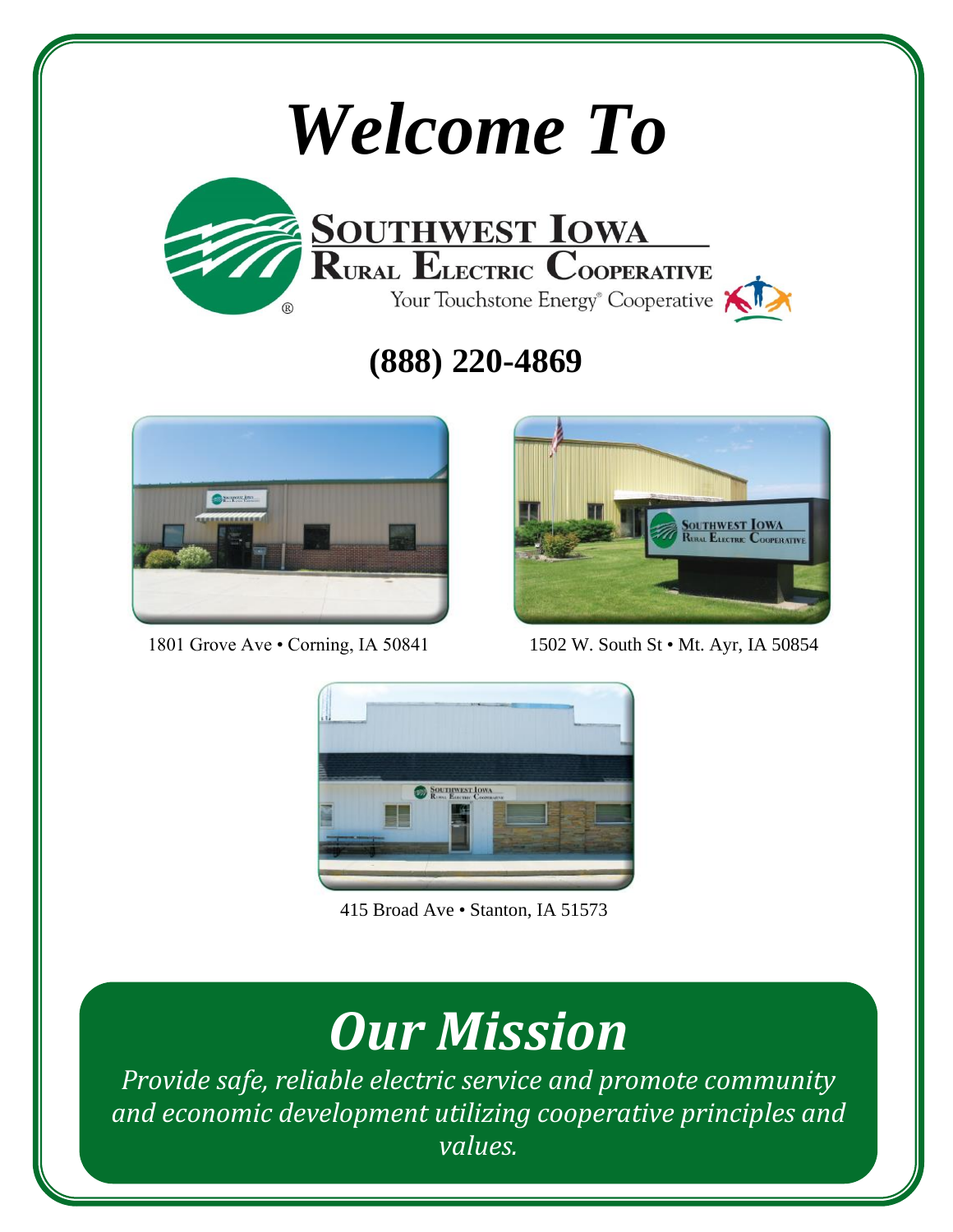# **WELCOME TO SOUTHWEST IOWA RURAL ELECTRIC COOPERATIVE (Southwest Iowa REC)**

#### **Dear Southwest Iowa REC Member:**

We would like to take this opportunity to welcome you as a member-owner of Southwest Iowa Rural Electric Cooperative (REC).

Southwest Iowa REC is not just an electric utility operating miles of power lines transformers - meters. Your Cooperative is **PEOPLE** – **YOU** (the member-owner), the board of directors and dedicated employees.

This information guide has been prepared to briefly identify pertinent information about Southwest Iowa REC. You can find additional information on our web-site at [www.swiarec.coop](http://www.swiarec.coop/) or by calling any of our cooperative offices in Corning / Mount Ayr / Stanton.

If you have any questions after reading this guide, just call or stop by one of our offices in Corning / Mount Ayr / Stanton, Iowa. You are always welcome! After all, this is **YOUR** cooperative – **YOU** own it! We're here to help **YOU**!

#### **Again** – **WELCOME to Southwest Iowa REC**!

Cooperatively yours,

The Board of Directors Management Employees of Southwest Iowa REC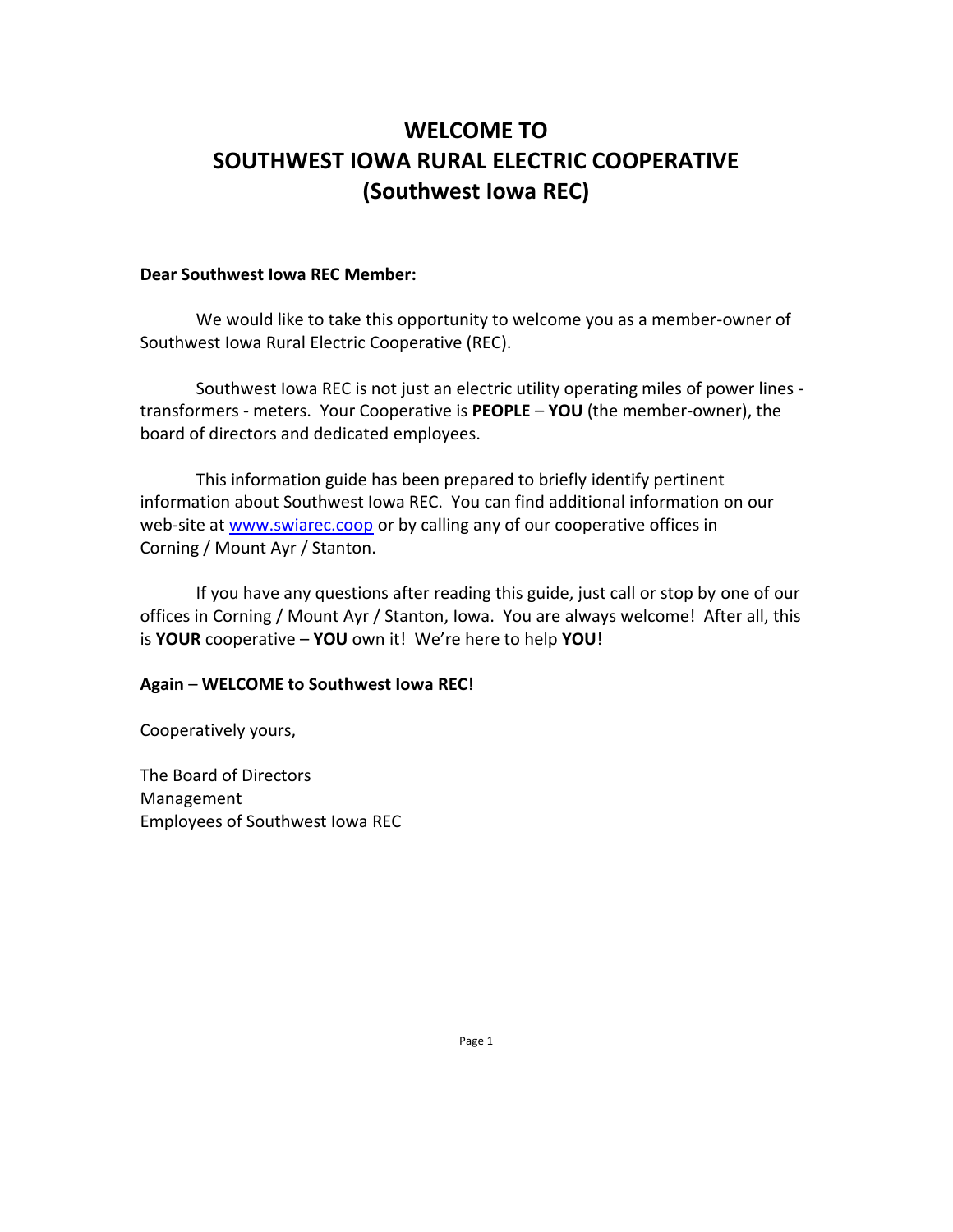# **PAYING YOUR ELECTRIC BILL**

Your electric bill will arrive in the mail around the  $10<sup>th</sup>$  of each month. The bill is due immediately and is considered past due if not paid by the due date which is normally the 30<sup>th</sup> of each month. If payment is not received by the disconnection date as printed on the monthly bill, the service may be subject to disconnection procedures. Additional trip charges will be assessed to post a service for disconnection and to disconnect the service.

Payment on your account can be made by several convenient methods:

**THROUGH THE MAIL:** A return envelope is enclosed with the bill. Return the bottom portion of your billing statement with your payment to ensure proper credit on your account(s). Payments sent through the mail should be made with a check or money order.

*IN PERSON:* You may bring your payment to the cooperative offices in Corning, Mount Ayr or Stanton. The office is open from 7:30 a.m. to 4:00 p.m. Monday through Friday. We also have a night deposit box at every office which may be used at any time.

*ON-LINE VIA SMARTHUB:* Visit our web-site [\(www.swiarec.coop\)](http://www.swiarec.coop/) and go to the payment



options link and find the **Pay Online** link. The payment site is fully secure – using state-of-the-art encryption. Follow the easy-to-use steps to sign in and pay your bill on-line. You will be charged a \$3.95 user-fee if paying your bill online with **SmartHub**. The maximum amount you can pay on-line is \$500 per credit card transaction, but no limit for payment by check.

*AUTOMATIC PAYMENT PLAN:* Having your payment deducted automatically from your checking account is simple, reliable and it can help you save time and money. There are no checks, stamps or trips. We offer this service free-of-charge. You can find a form to enroll in this plan on our web-site under payment options **OR** call one of our cooperative offices at (888) 220-4869.

*BUDGET BILLING:* Budget billing is suited for helping our members balance their household expenses throughout the year, instead of paying larger utility bills during their peak heating or cooling periods. Budget billing permits the REC and the member to spread total service costs evenly over a 12-month period. Contact our office if you are interested in our budget billing program.

### **MOVING:**

When moving, you are responsible for the electric usage until the cooperative is contacted and arrangements have been made to stop your electric service. Please provide us with a forwarding address so we can send you the final bill. We ask that you keep a current address on file with us to assure that we may mail your patronage checks to you in the future.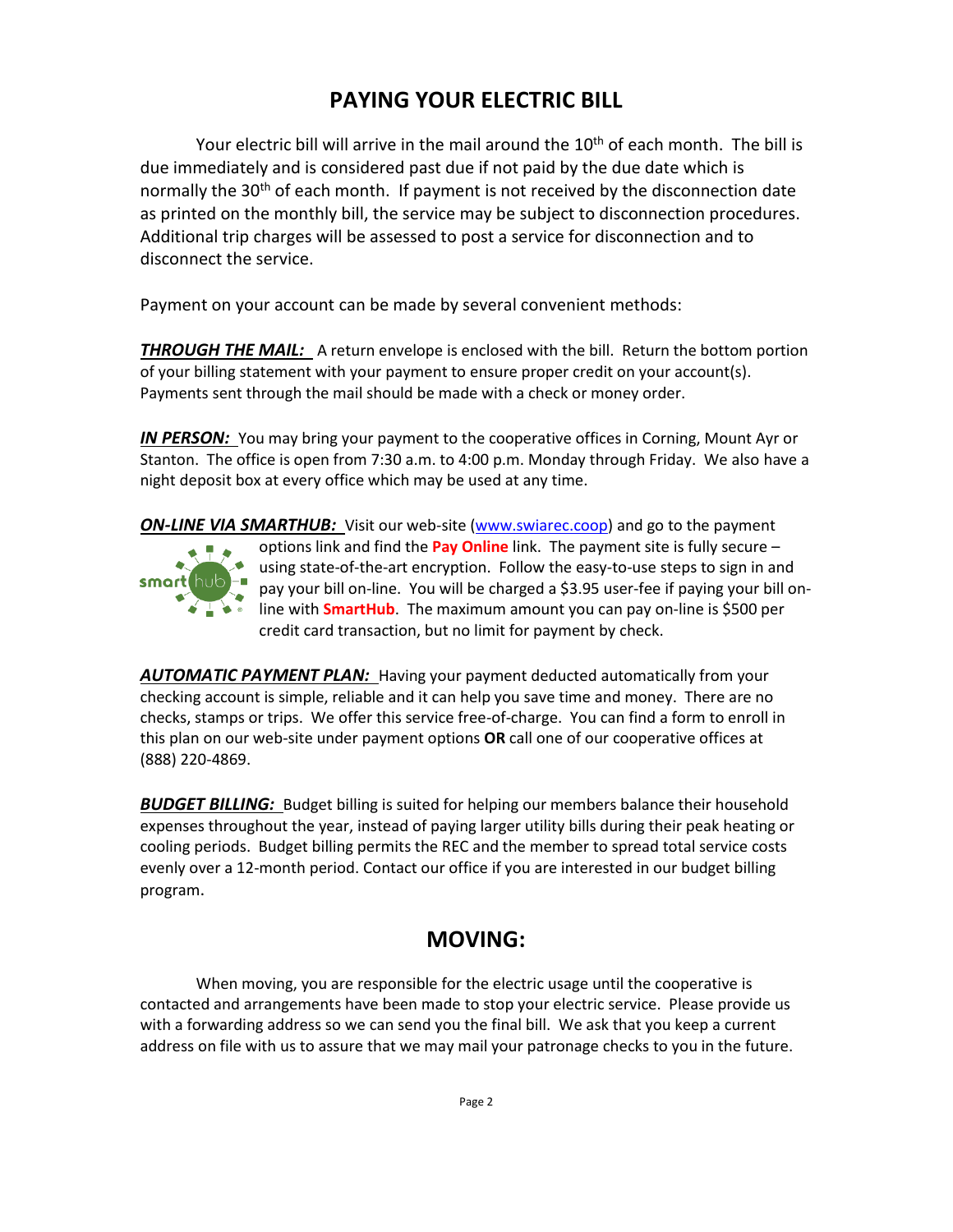# **PAYING YOUR ELECTRIC BILL ON-LINE IS EASY**

smart hub<sup>-</sup> Southwest Iowa REC is offering another convenient way to pay your **EXECUSE:** electric bill – it's **SmartHub.** All you have to do is visit our web-site [\(www.swiarec.coop\)](http://www.swiarec.coop/) – click on the **Pay Online** link, and you can pay your bill on-line. The payment site is fully secure – using state-of-the-art encryption.

Pay on-line with a credit card or check  $-$  or if you prefer  $-$  you can print out the bill and mail it with your check. The on-line bill looks exactly like the one you receive in the mail. You can view graphs of your electric usage, your payment history, and your outage history.

Follow these easy-to-use steps to sign in to pay your bill on-line:

- Type in your account number
- Type last name or business name
- Type email address
- Password is case-sensitive and must be entered exactly as printed with length of 4 to 10 characters. For best security, use at least 8 characters with a combination of letters and numbers.
- Confirm password
- Hit the submit button and you will be directed to the HOME page of the Southwest Iowa REC **SmartHub.**

You will be charged a \$3.95 user-fee if paying your bill on-line. The maximum amount you can pay on-line is \$500 per credit card transaction, but no limit for payment by check.

• **If you have questions – call your local REC office.**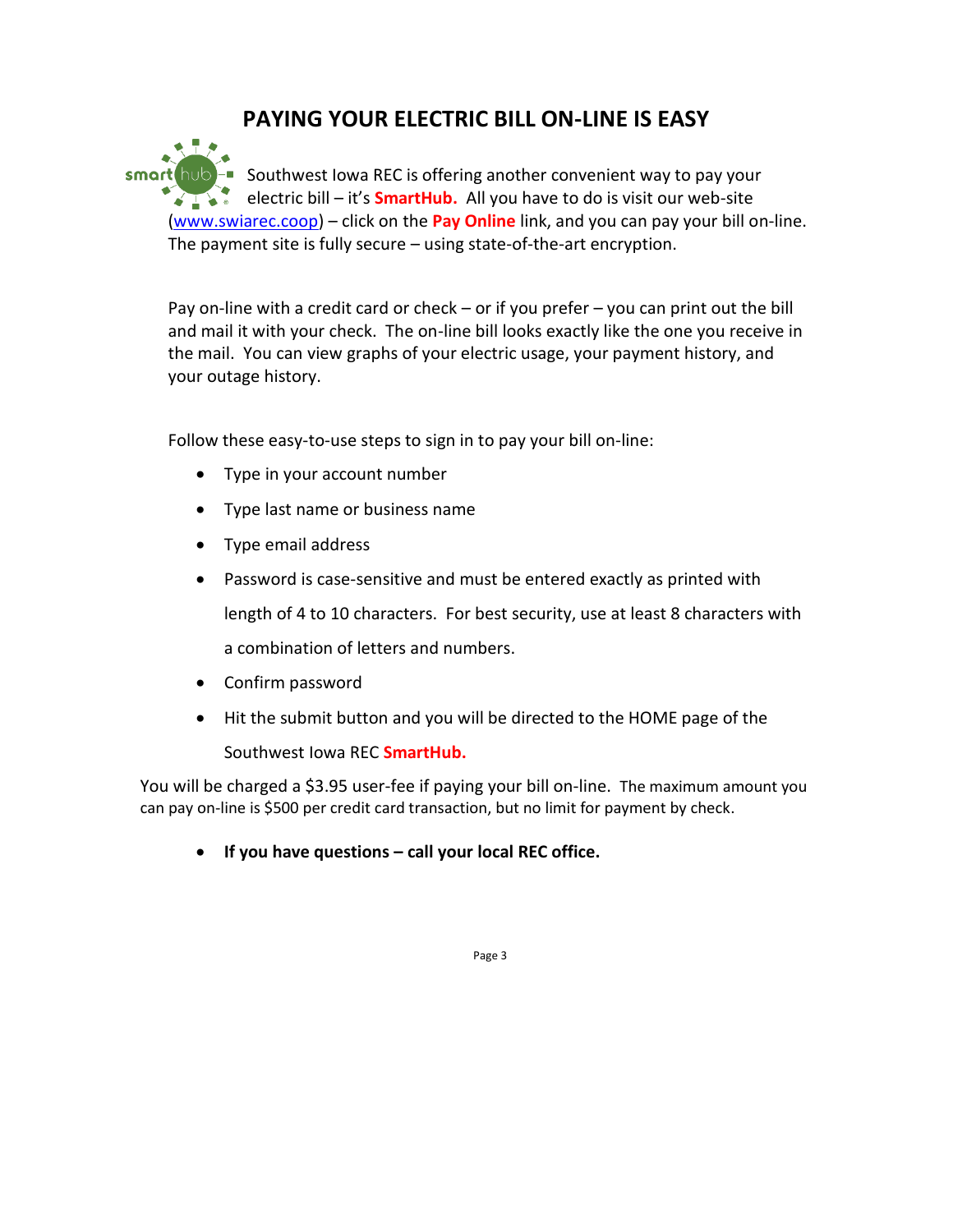# **SERVICES OFFERED**

Southwest Iowa REC offers a number of special services to its members. Many of these services are at no charge. Examples of services provided:

- **FREE Energy Audits for Residential Members**
- **Water heaters and installation – Call us to find out more about this program!**
- **Quest-line Resources**
	- o Industry/Customer Information
	- o Locating vendors and resources
	- o Regulatory and Environment (waste disposal, recycling, etc)
	- o Power Quality and Services

#### • **House Planning? Remodeling?**

Provide assistance and resources for heating/cooling, lighting, energy conservation and planning electrical services

• **Electrical Safety**

Demonstrations in area schools, county fairs, civic events.

- **Economic Development**
	- º Southwest Iowa REC is continually involved in community development.
	- º Researches financial resources to facilitate growth in our area.
	- º Offer Revolving Loan Funds to help spur economic growth in our communities.
- **Seminars**

Provide workshops on latest techniques for area contractors in heating/cooling and the building profession.

#### • **Efficiency Rebates**

Provide rebates for heat pumps, central A/C, water heaters and other appliances.

#### • **Security Lighting**

Southwest Iowa REC provides and maintains a security-lighting program.

#### • **Publications**

Southwest Iowa REC provides each member (upon request) with a subscription to *Iowa Electric Cooperative Living,* a monthly publication of our statewide organization. *"Southwest Lines,"* Southwest Iowa REC's monthly newsletter is inserted in with each member's monthly bill. Both publications contain information to help you be a better informed member.

Southwest Iowa REC employees will be happy to answer any questions you might have about any of these services. Please call: **(888) 220-4869**.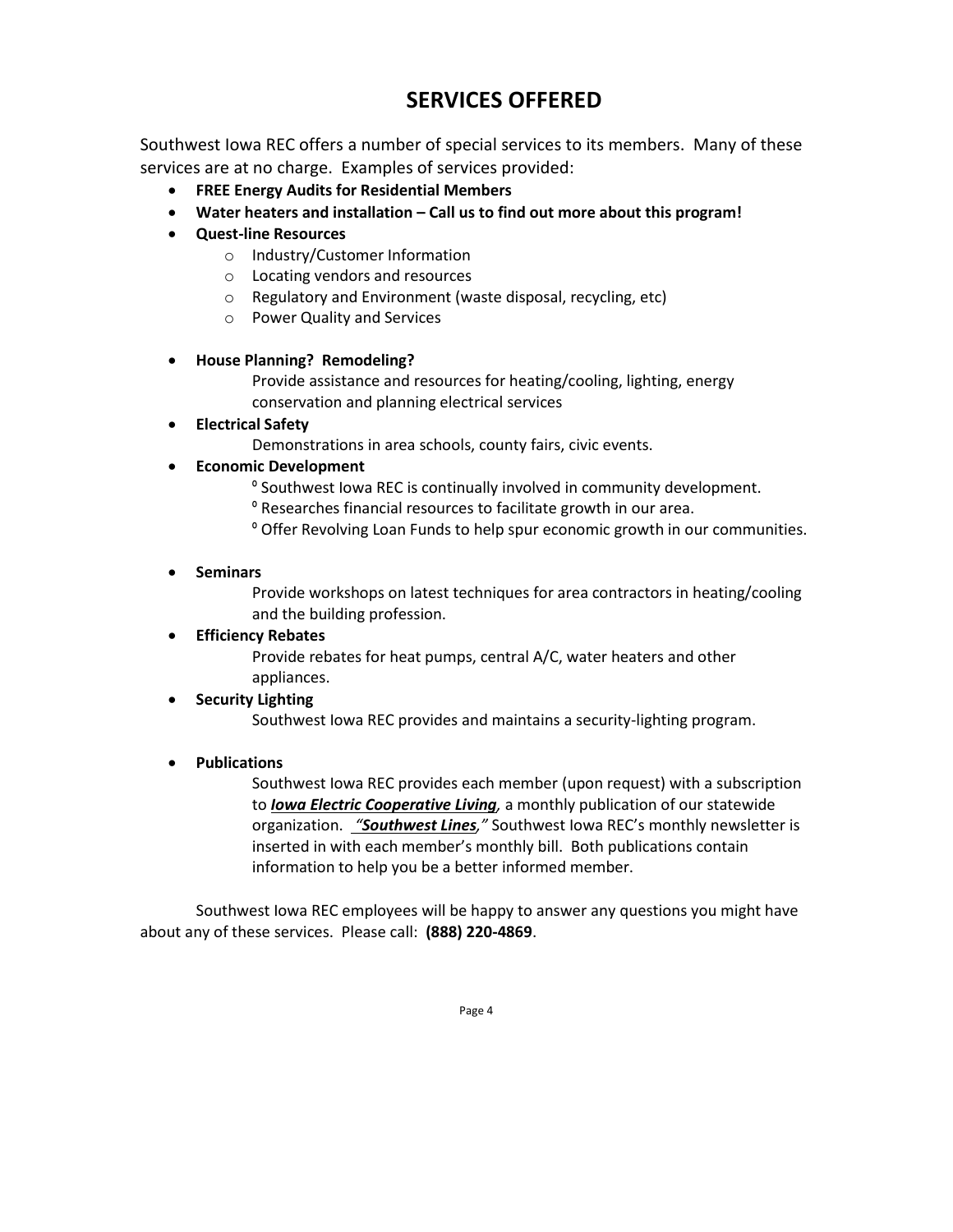# **POWER OUTAGES**

If your power goes off, you can help in restoring service quickly and safely by taking the following steps:

- 1. Check your fuses or circuit breakers in the house and at the meter pole.
- 2. Check with your neighbors to see if they have power.
- 3. Depending on your location Call Southwest Iowa REC day or night at: **(888) 220-4869**
- 4. Turn off major appliances to protect them from any high or low voltage conditions and to decrease the load when lines are reconnected.
- 5. Leave a light switch on so you'll know when service has been restored.

Call as soon as the trouble is discovered; or if you notice any suspicious circumstances such as a tree in the line, a flash, arc or smoke from a transformer. Please be careful around downed power lines. NEVER assume the power is off.

Our crews work to repair dangerous and critical conditions first. In the event of major storms, service to substations will be restored first – then primary feeder lines and then individual services.

Your cooperative maintains electric service up to and including the meter. Any wiring beyond the meter is the responsibility of the Member.

# **MEDIC ALERT**

Please inform us if someone in your family depends on electronic life-support equipment. They will be placed on our **MEDIC ALERT** registry and be given priority – if possible – when an outage occurs (physician's statement is required).

# **OUTAGE WEB MAP**

**You can now log onto [http://outages.iowarec.org](http://outages.iowarec.org/) for an Outage Map of Iowa that will be kept up-to-date during widespread outages.**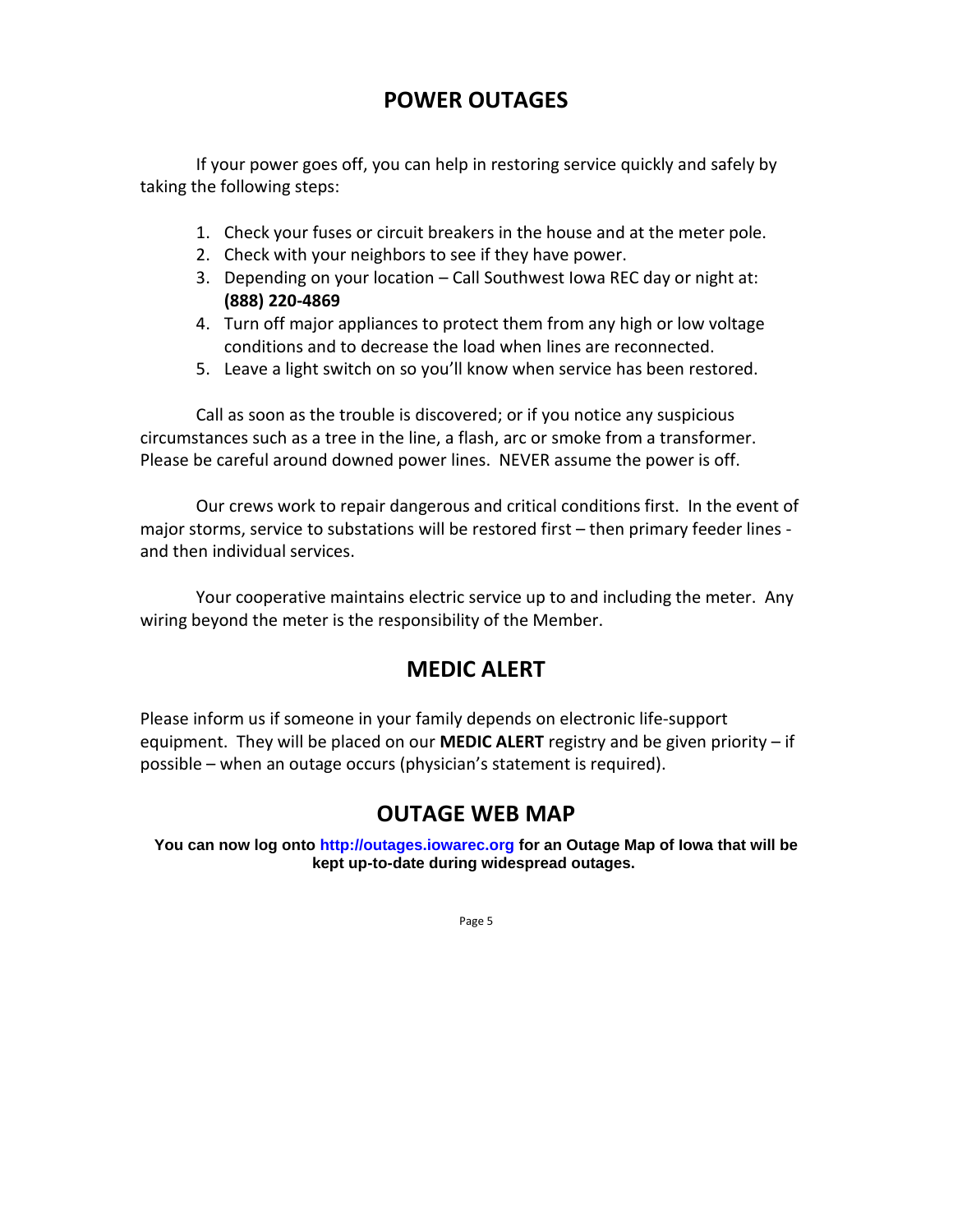# **SERVICE FACILITIES**

**METER LOOP\*** owned by Southwest Iowa REC **METER POLE** owned by Southwest Iowa REC **METER CONSUMERER OWING BY SOUTHWEST IOWA REC** 

**\* \* \* \* \* \* \* \* \* \* \* \* \* \* \* \* \* \* \* \* \* \* \* \* \* \* \* \* \* \* \* \* \* \* \* \* \* \* \* \* \* \* \* \* \* \* \* \* \* \* \* \* \* \* \* \* \*** 

#### **Wires from meter pole to house**

**or farm facilities by YOU** 

\* Up to 100 amp – no additional cost

# **EMERGENCY STANDBY GENERATORS \*\* IMPORTANT NOTICE \*\***

Contact **SOUTHWEST IOWA REC** before installing stand-by generation. Emergency generators connected improperly create **VERY** dangerous conditions.

- The public or your neighbors could be electrocuted by an improper connection on your farm.
- The cooperative's personnel could be electrocuted.
- Your electric equipment or that of your neighbors could be seriously damaged.

#### **\* \* \* \* \* \* \* \* \* \* \* \* \* \* \* \* \* \* \* \* \* \* \* \* \* \* \* \* \* \* \* \* \* \* \* \* \* \* \* \* \* \* \* \* \* \* \* \* \* \* \* \* \* \* \* \* \* \* \* CALL BEFORE YOU DIG**

Southwest Iowa REC is a member of the Iowa One Call System. This service allows anyone working near underground lines the convenience of making one phone call to **1-800-292-8989** OR dialing **811** to request a location of buried facilities.

Required notice before digging is 48 hours before the planned work, excluding Saturdays, Sundays and legal holidays. There is an exception for emergencies.

Remember – **BEFORE YOU DIG** – Call Iowa One Call!



Know what's below. **Call before you dig.** 

you can also log onto www.iowaonecall.com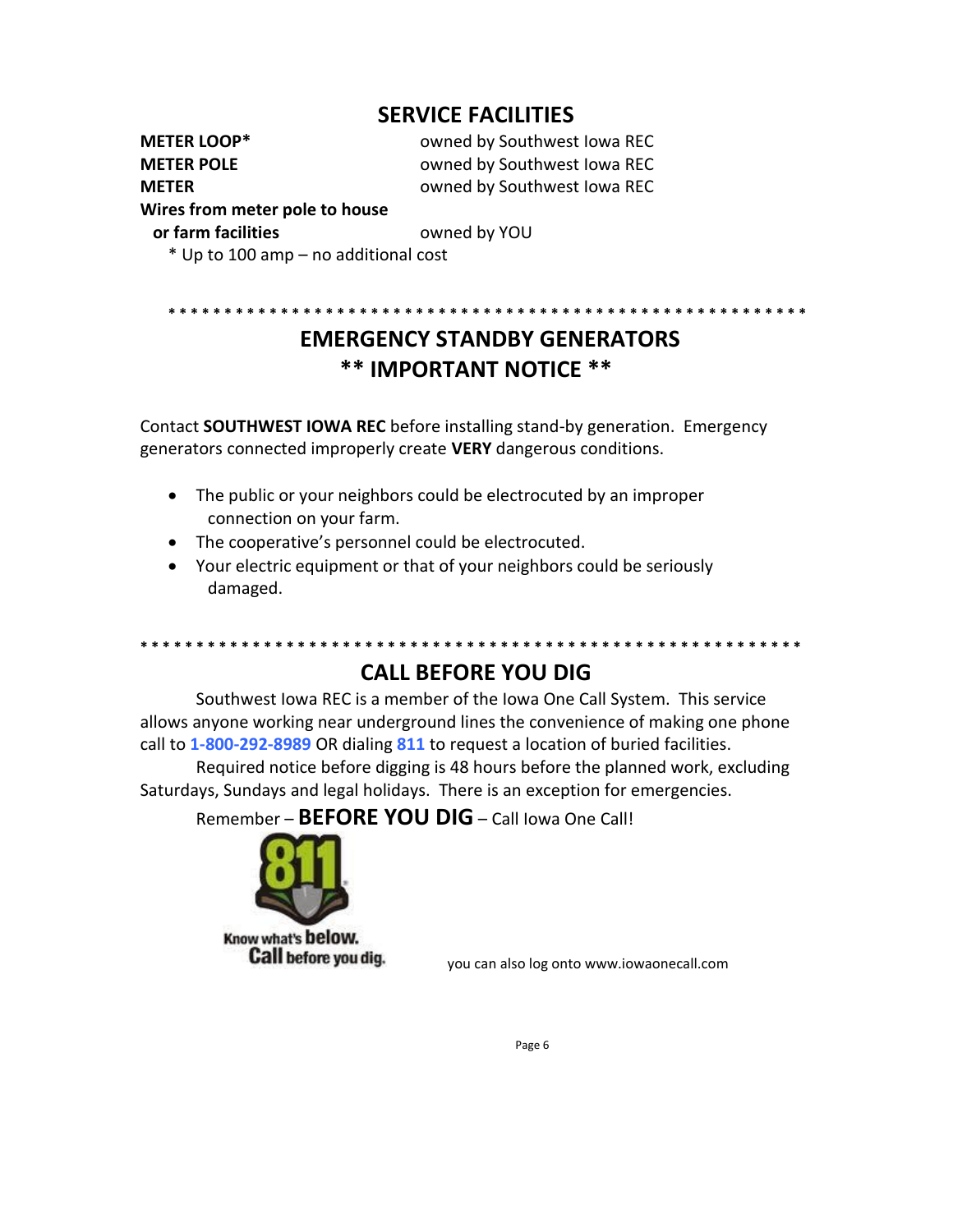### **RATES**

# **Single Phase Customer**

| <b>Availability Charge</b> | $$29.00*$ |
|----------------------------|-----------|
| First 100 kWhs             | \$0.1481  |
| Next 800 kWhs              | \$0.1299  |
| Balance                    | \$0.0808  |

Energy Adjustment Charge is applicable to the above rates. **\*\*** 

# **Heat-Plus Rates** \$ 0.06

Energy Adjustment Charge is applicable to the Heat-Plus rates. **\*\*** 

#### **Commercial Rates** vary

\* Availability Charge: Sometimes called Facilities Charge or Service Charge is a monthly charge that does not vary with the amount of electricity used. This charge partially covers the fixed costs of operating your utility including operations and maintenance of meters, lines, poles, substations, interest expense, depreciation, insurance, taxes, trucks and equipment, billing, administration and miscellaneous services.

\*\* Energy Adjustment Charge: (sometimes called Energy Charge Adjustment or Power Cost Adjustment) is calculated monthly using current costs for wholesale power compared to the wholesale power cost captured in the base rate. Basically, the base cost of wholesale power is deducted from the current cost of wholesale power and that "factor" is multiplied times your monthly kWh usage and added or subtracted from your bill. By doing this, Southwest Iowa REC is able to cover the fluctuating cost of its purchased power and not make frequent base rate adjustments.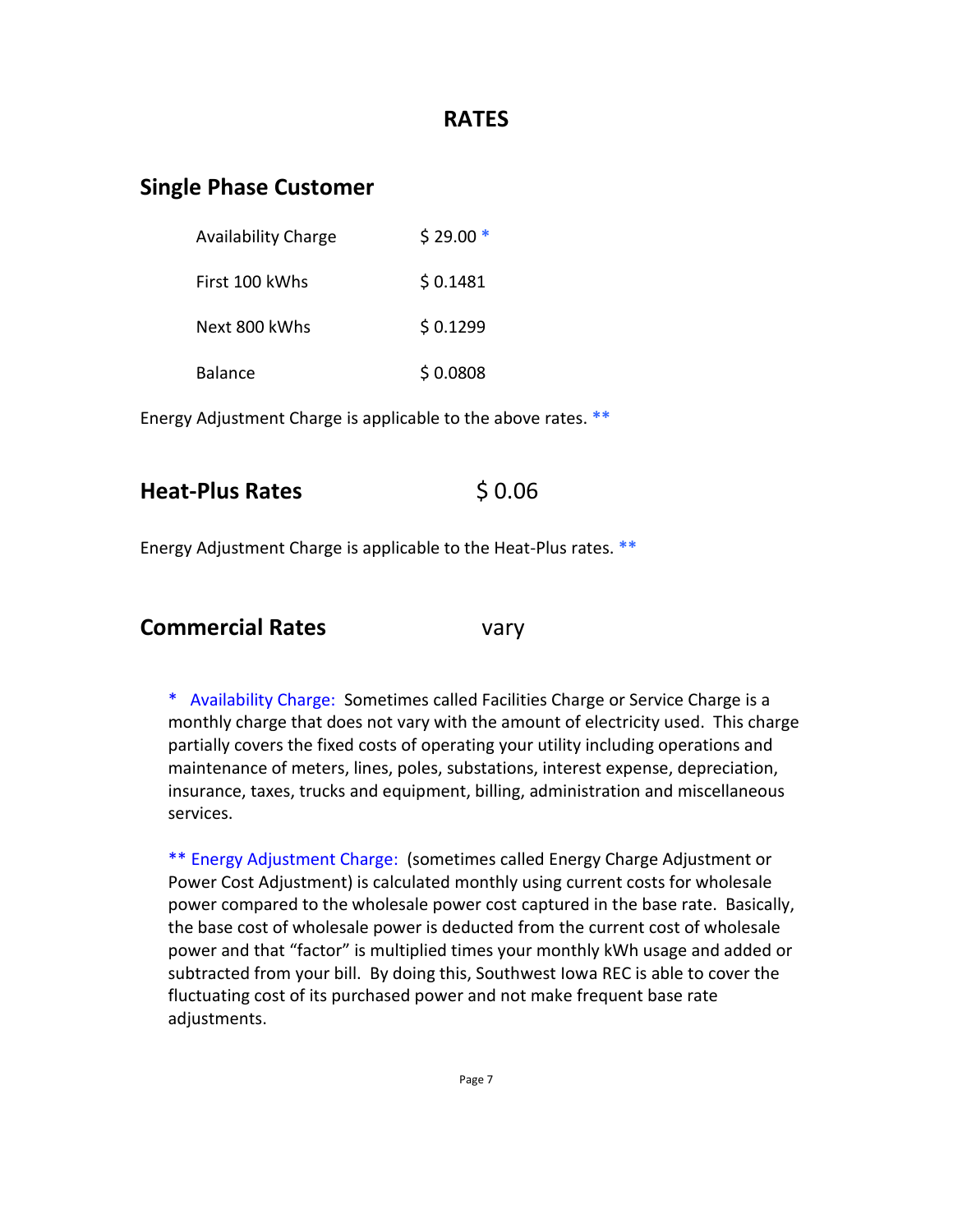# **OPERATION ROUND-UP**

Southwest Iowa REC participates in the *Operation Round-UP* program. Since the original *Operation Round-UP* program was established in 1989 by a South Carolina rural electric cooperative, many cooperatives across the nation have also adopted the program.

*Operation Round-UP* is just what the name implies. Each month, Southwest Iowa REC simply "rounds up" the electric bills of participating member-consumers to the next highest dollar. All *Operation Round-UP* donations are placed in a separate fund to be disbursed for charitable purposes only. A committee comprised of community leaders, Southwest Iowa REC employees and directors receives and evaluates all donation requests. This committee then makes recommendations for disbursements to the full Southwest Iowa REC Board of Directors. The REC Board of Directors has the final approval of all *Operation Round-UP* disbursements.

Typically, *Operation Round-UP* funding will be used to address individual and community needs such as food, shelter, clothing, health, education and service projects. *Operation Round-UP* funds cannot be used for political purposes.

Individuals or organizations requesting *Operation Round-UP* donations do not have to be members of Southwest Iowa REC, but they do need to be a resident and located in one of the 11 counties we serve. These counties include: Adair, Adams, Cass, Decatur, Fremont, Mills, Montgomery, Page, Ringgold, Taylor and Union.

Southwest Iowa REC has always demonstrated a desire and commitment to improve local residents' quality of life. **Commitment to Community** is one of our **Touchstone Energy** guiding principles. *Operation Round-UP* is an innovative way to continue to make a difference in our local communities. We encourage individuals and organizations with needs to apply for *Operation Round-UP* donations. Applications can be requested from any of our three locations:

| 1801 Grove Avenue | 1502 W South Street | 415 Broad Avenue |
|-------------------|---------------------|------------------|
| Corning IA 50841  | Mt Ayr IA 50854     | Stanton IA 51573 |
| (888) 220-4869    | (888) 220-4869      | (888) 220-4869   |

Applications can also be obtained from our Web Site at [www.swiarec.coop.](http://www.swiarec.coop/)

Southwest Iowa REC is proud of our member participation in *Operation Round-UP.* We are excited to be able to make a difference in the lives of people in our local communities. *OPERATION ROUND-UP* **is truly "Small Change That Changes Lives".**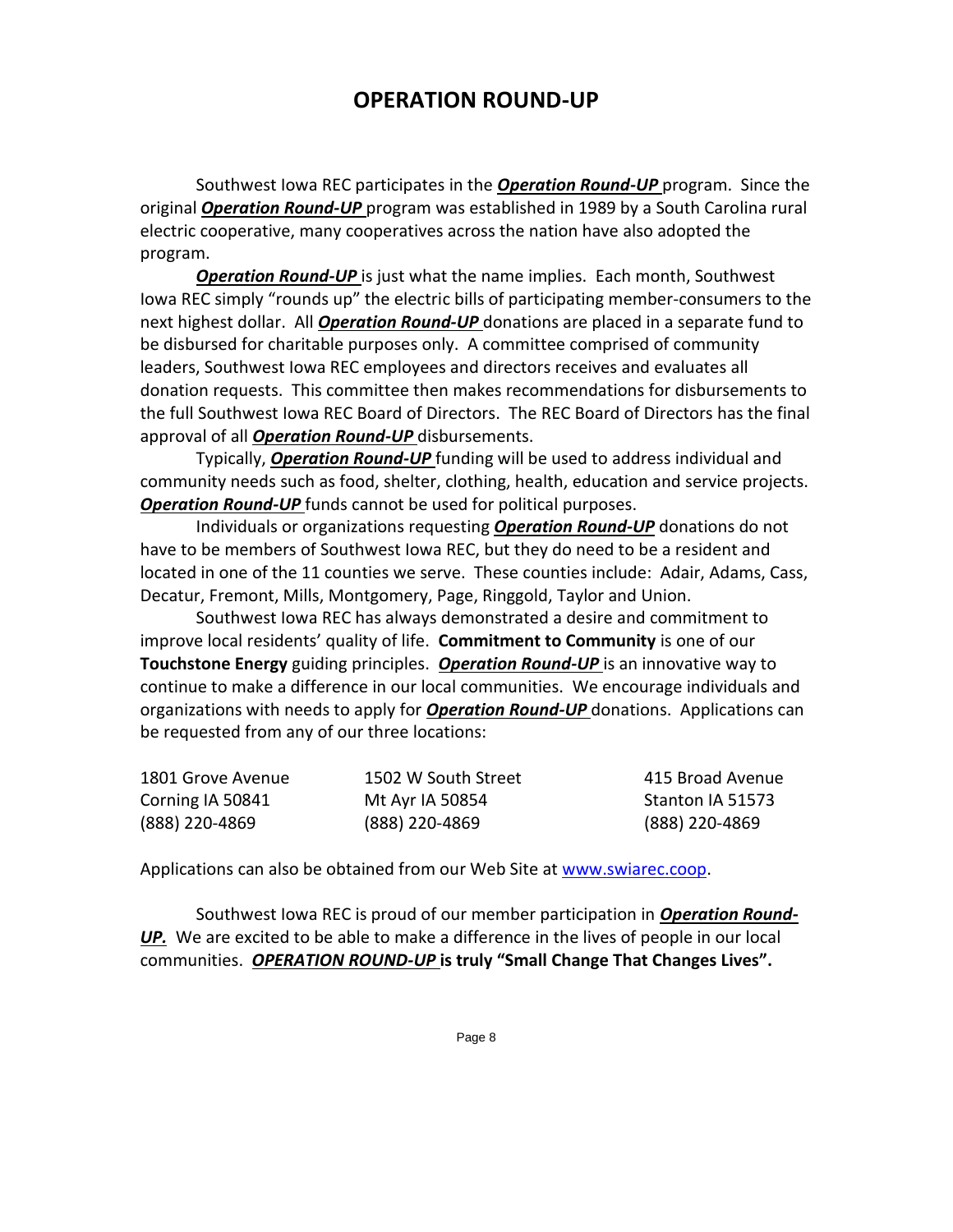#### **GREEN PRICING**

Southwest Iowa Rural Electric Cooperative (REC) offers a green-pricing program to our members. This program will allow individual members the ability to voluntarily contribute to a fund. All the money collected from our members will be used for the development of alternate energy production facilities in Iowa. Alternate energy production facilities may include wind energy, biomass, solar and other non-traditional generation technologies.

Through this program, customers will not be directly purchasing alternate energy, but rather participating in the development of these resources. Contributions may be retained until they reach a sufficient level to pursue a particular development, make a grant to another entity pursuing alternate energy development in Iowa, or arrange for purchases from alternate energy production facilities.

Some highlights of this program include:

- Available to members within any of our rate classifications.
- Members can contribute a one-time dollar amount or on a monthly basis. The minimum contribution is \$1.
- The forms of participation include: cash check money order ACH or paying the additional amount with your monthly electric bill.

Once you have signed up, your participation will continue at the same level until you notify us that you wish to change he amount of your contribution or end your participation in the program.

We're pleased to offer this new option to you and welcome your participation. If you have questions, would like to sign up, or would like more information about this program, please call one of our convenient service centers: (888) 220-4869

\_\_\_\_\_\_\_\_\_\_\_\_\_\_\_\_\_\_\_\_\_\_\_\_\_\_\_\_\_\_\_\_\_\_\_\_\_\_\_\_\_\_\_\_\_\_\_\_\_\_\_\_\_\_\_\_\_\_\_\_\_\_\_\_\_\_\_\_\_\_\_\_

1801 Grove Avenue – Corning Iowa 50841 1502 W South Street – Mt Ayr Iowa 50854 415 Broad Avenue – Stanton Iowa 51573

Yes – I want to be a part of the Green-Pricing Program.

\_\_\_\_\_ I will make a 1-time contribution to Green Pricing. My check is enclosed. LIVIII contribute \$<sub>\_\_\_\_</sub>\_\_\_ per month to Green Pricing. I understand that this amount will be automatically added to my monthly electric bill.

| Name                                                        | Address |           |
|-------------------------------------------------------------|---------|-----------|
| City/State                                                  | Zip     | Account # |
| Mail to:<br>GREEN PRICING-PROGRAM at the following address: |         |           |
| 1801 Grove Avenue - Corning Iowa 50841                      |         |           |

1502 W South Street – Mount Ayr Iowa 50854 415 Broad Avenue – Stanton Iowa 51573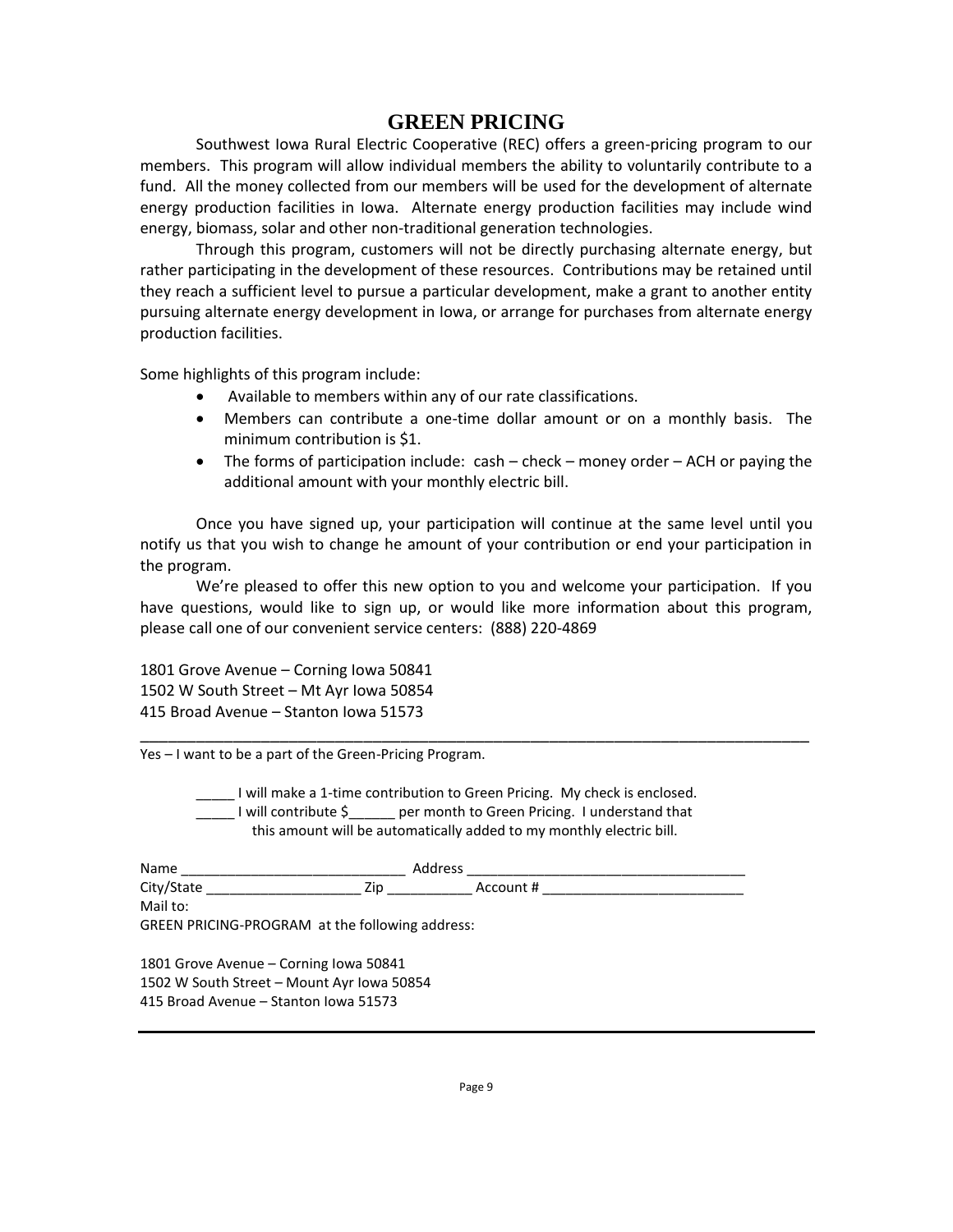#### **RENEWABLE ENERGY PROGRAM**

Southwest Iowa REC has a contract to purchase all of its wholesale power from Central Iowa Power Cooperative (CIPCO) of Cedar Rapids, Iowa. Southwest Iowa REC will arrange for the payment of Alternate Energy through CIPCO that has been generated from renewable resources. This optional program is made possible through a contract signed by our Cooperative's wholesale supplier (CIPCO) to purchase 2 megawatts of power from a wind farm in northern Iowa.

Southwest Iowa REC's Board of Directors is making this program available to all members. You will be able to enter into a contract to purchase Alternate Energy in 100 kWh blocks. The block of energy (100 kWhs) will be made available to members in the form of an additional fee of \$2.50 (per block). This will be added to your monthly electric bill each month. Your bill will be itemized to show the amount being charged under this program. Members will be required to agree to purchase the designated amount of Alternate Energy for a minimum term of 6 months.

Customers who purchase Alternate Energy through this Program will not be guaranteed that renewable energy will be delivered to their premises for use; but rather their purchase will cause Alternate Energy to be purchased by Southwest Iowa REC for delivery into the CIPCO system, from which you are served. To participate in this optional Alternate Energy program, please call your local REC office. You can also complete the form below and return it to our offices.

\_\_\_\_\_\_\_\_\_\_\_\_\_\_\_\_\_\_\_\_\_\_\_\_\_\_\_\_\_\_\_\_\_\_\_\_\_\_\_\_\_\_\_\_\_\_\_\_\_\_\_\_\_\_\_\_\_\_\_\_\_\_\_\_\_\_\_\_\_\_\_\_

#### **SOUTHWEST IOWA REC ALTERNATE ENERGY PURCHASE AGREEMENT**

 Please specify the total number of 100 kilowatthour (100 kWh) blocks you wish to purchase each month. Each block is an additional \$2.50 investment in not only the environment, but in the future of renewable energy.

|           | Number of 100 kWhs blocks @ \$2.50 per block per month |     |  |
|-----------|--------------------------------------------------------|-----|--|
| Name      |                                                        |     |  |
| Address   |                                                        |     |  |
| City      | State                                                  | 7in |  |
| Signature |                                                        |     |  |
| Date      |                                                        |     |  |

 *I understand my commitment is for a minimum of 6 months and will continue each month thereafter until I notify the Cooperative in writing to end my participation in the Southwest Iowa REC Alternate Energy Purchase Program.*

\_\_\_\_\_\_\_\_\_\_\_\_\_\_\_\_\_\_\_\_\_\_\_\_\_\_\_\_\_\_\_\_\_\_\_\_\_\_\_\_\_\_\_\_\_\_\_\_\_\_\_\_\_\_\_\_\_\_\_\_\_\_\_\_\_\_\_\_\_\_\_\_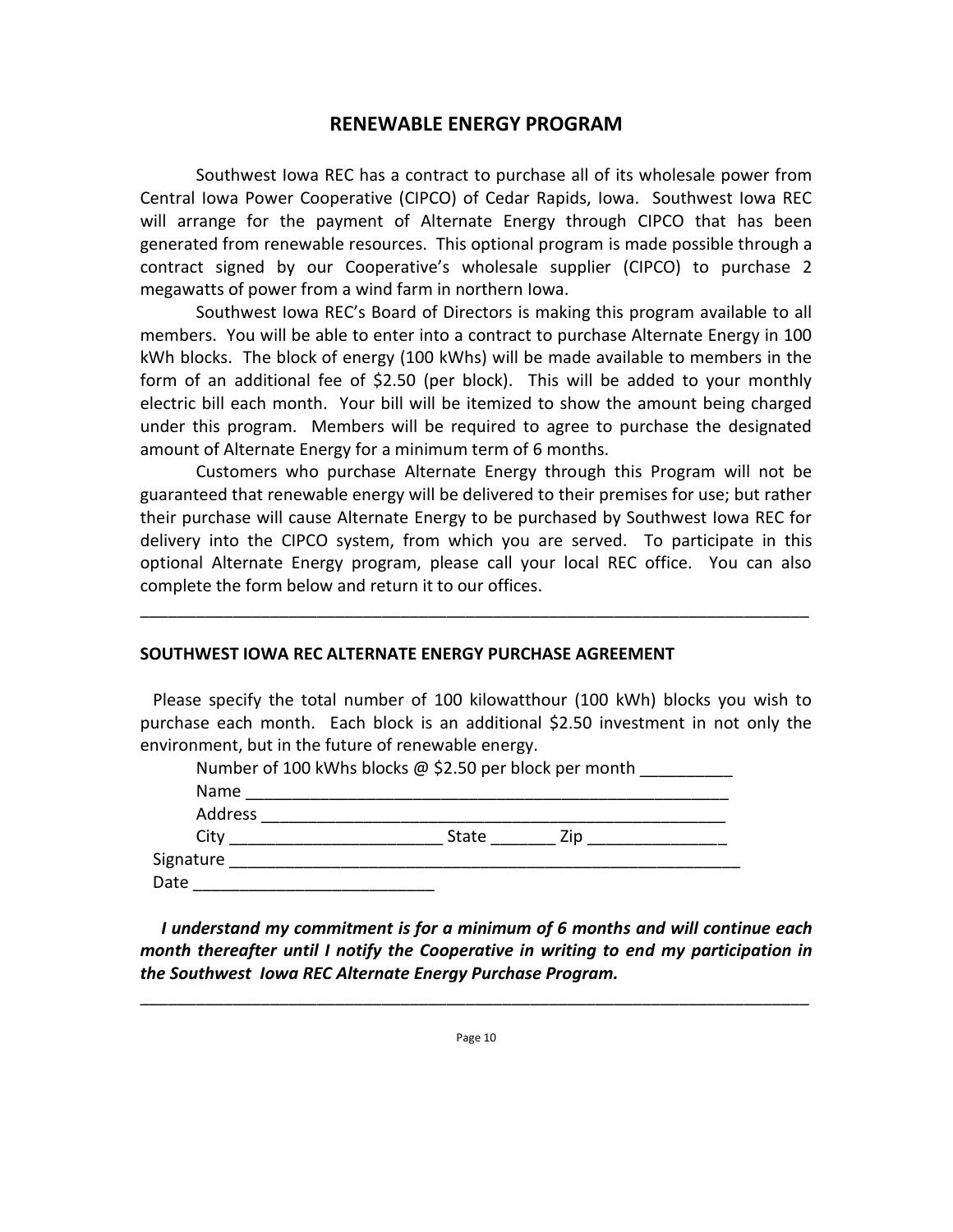# **ANNUAL MEETING**

Each year, Southwest Iowa REC holds an Annual Meeting of its members. Among the items of business conducted at this meeting are annual reports of the cooperative's operations, election of directors and other pertinent business.

All members are notified by mail of the date, time and place of the Annual Meeting. Your participation in the Annual Meeting is essential to the continued success of Southwest Iowa REC. It's an essential and fundamental power that flows from your electric cooperative. You have the power to discuss issues with friends and neighbors at the Annual Meeting and vote for board representation.

That basic, democratic power – that includes one vote by every cooperative member/owner – is one of THE most important characteristics that makes your electric cooperative different from any other kind of utility.

We also make every effort to make the Annual Meeting a fun time for all. We provide:

- Attendance prizes
- Door prizes
- Food
- Entertainment

We hope you'll join us each year for the Annual Meeting event.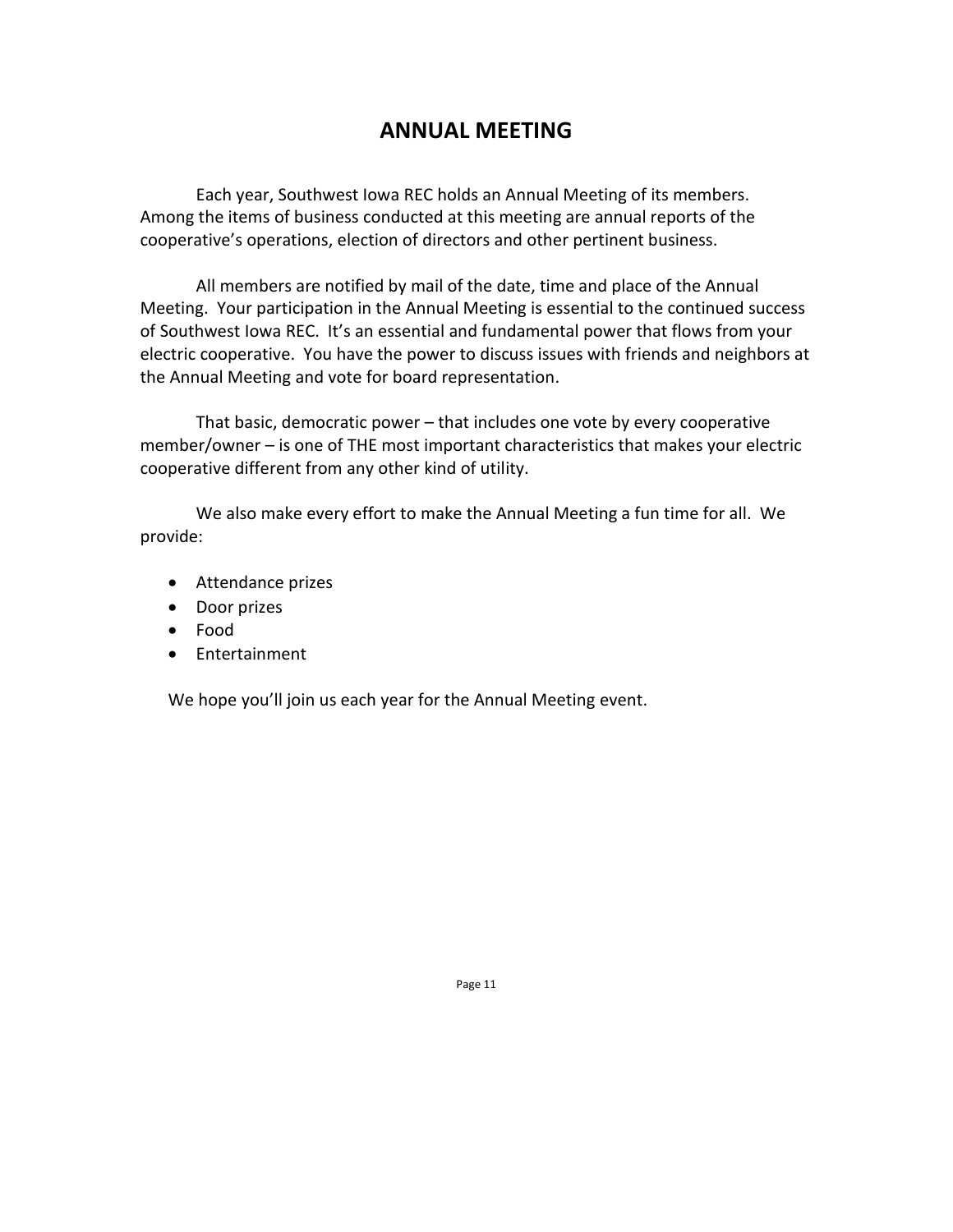# **CO-OP CONNECTIONS CARD**

#### • **What is the Coop Connection's Card?**

Southwest Iowa REC members will receive discounts at local and national businesses. The card – unlike swipe cards – is used at the register to receive discounts determined by the business. This card is **FREE** to Southwest Iowa REC members!

#### **HERE'S WHAT YOU GET:**

- Great discounts from businesses in your community, including dining, shopping, automotive and much more. Use the card to support store owners in your neighborhood.
- Big savings when you shop on-line.
- Printable coupons for groceries that update daily
- 10-85% discounts on most prescriptions at over 60,000 participating pharmacies
- 10-60% discounts on eyeglasses, contact lenses, eye exams and LASIK
- 20-40% discounts on dental care such as cleanings, x-rays, root canals, crowns and orthodontics
- **PLUS** additional savings on chiropractic visits, lab tests, imaging scans & hearing aids

Go to our web-site at [www.swiarec.coop](http://www.swiarec.coop/) OR [www.connections.coop](http://www.connections.coop/) to get more information about the Coop Connections Card!

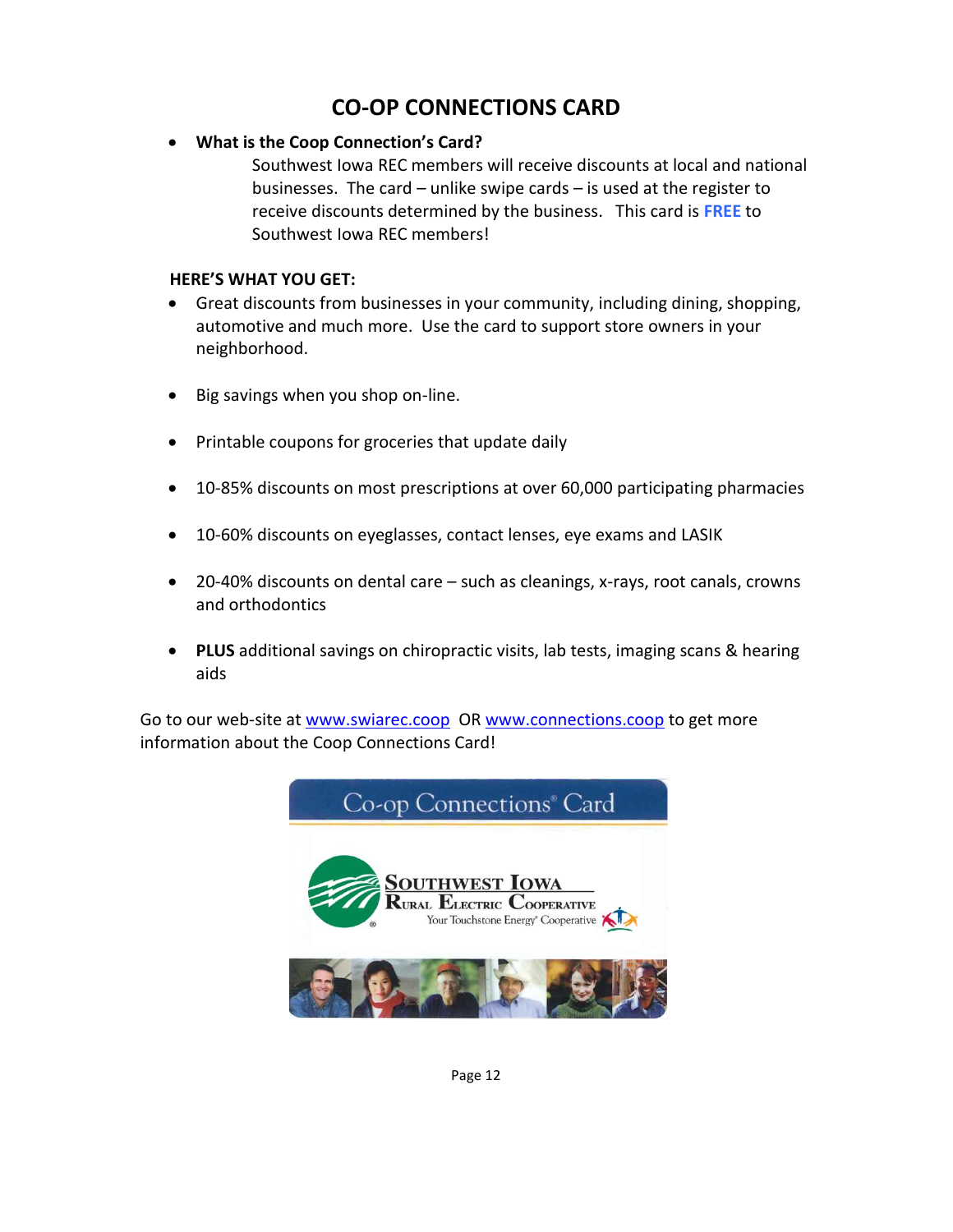# **OUR 7 COOPERATIVE PRINCIPLES**

**We embrace and live by these principles.**

#### **#1 VOLUNTARY AND OPEN MEMBERSHIP**

Cooperatives are voluntary organizations, open to all persons able to use their services and willing to accept the responsibilities of membership, without gender, social, racial, political or religious discrimination.

#### **#2 DEMOCRATIC MEMBER CONTROL**

Cooperatives are democratic organizations controlled by their members, who actively participate in setting their policies and making decisions. Men and women serving as elected representatives are accountable to the membership. In primary cooperatives, members have equal voting rights – one member, one vote – and cooperatives at other levels are organized in a democratic manner.

#### **#3 MEMBERS' ECONOMIC PARTICIPATION**

Members contribute equally to, and democratically control, the capital of their cooperative. At least part of that capital is usually the common property of the cooperative. They usually receive limited compensation, if any, on capital subscribed as a condition of membership. Members allocate surpluses for any or all of the following purposes: developing the cooperative, possibly by setting up reserves, part of which at least would be indivisible; benefiting members in proportion to their transactions with the cooperative; and supporting other activities approved by the membership.

#### **#4 AUTONOMY AND INDEPENDENCE**

Cooperatives are autonomous, self-help organizations controlled by their members. If they enter into agreements with other organizations, including governments, or raise capital from external sources, they do so on terms that ensure democratic control by their members and maintain their cooperative autonomy.

#### **#5 EDUCATION, TRAINING AND INFORMATION**

Cooperatives provide education and training for their members, elected representatives, managers and employees so they can contribute effectively to the development of their cooperatives. They inform the general public – particularly young people and opinion leaders – about the nature and benefits of cooperation.

#### **#6 COOPERATION AMONG COOPERATIVES**

Cooperatives serve their members most effectively and strengthen the cooperative movement by working together through local, national, regional and international structures.

#### **#7 CONCERN FOR COMMUNITY**

While focusing on member needs, cooperatives work for the sustainable development of their communities through policies accepted by their members.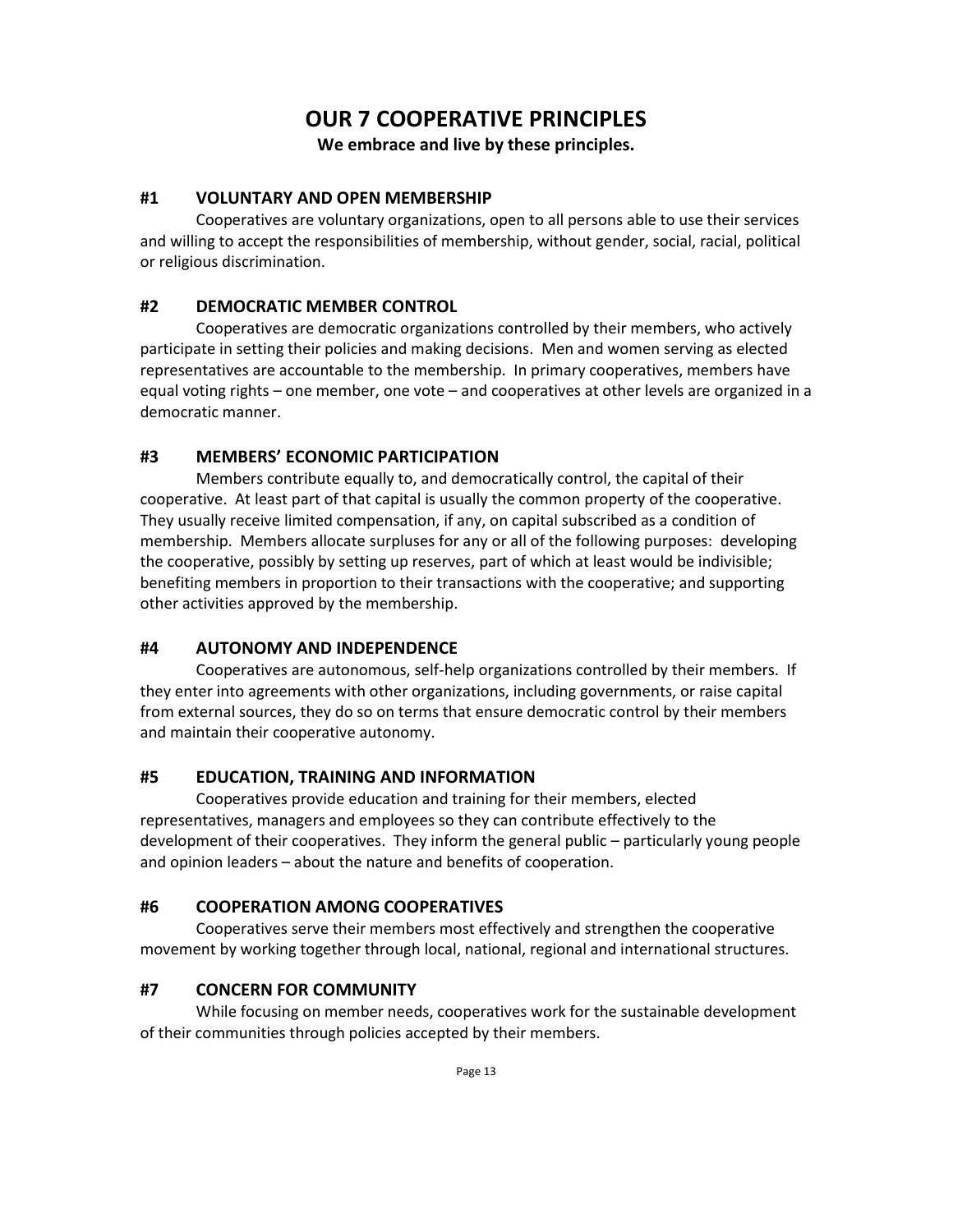# **GRASSROOTS / ADVOCACY**

Southwest Iowa Rural Electric Cooperative (REC) has been very active in Des Moines and Washington, D.C. making sure our legislators know what effects laws could have on utility costs for our members.

In the past, various out-of-state environmental groups have injected misleading TV, newspaper and automated telephone call advertisements into essential discussions on needed base-load generation in Iowa. We believe these out-of-state special interest groups have no legitimate stake in Iowa's energy future and their intentions are remarkably disingenuous and intentionally misleading on proposed legislation.

Increased base-load energy, as part of an overall energy package that includes renewable resources, will mean reliable, affordable, safe electricity delivered in an environmentally responsible manner for the future for electric cooperative members, agri-business and other partners in business in rural Iowa.

#### **BE INFORMED:**

Sign up today to be included in e-mail communications from Southwest Iowa REC so you are armed with the facts that matter to lowans. To sign up  $-$  go to [www.swiarec.coop](http://www.swiarec.coop/) and complete the sign up form or simply fill out this form and mail it to us. If you change your mind, rest assured, you can unsubscribe simply by notifying Southwest Iowa REC.

| <b>Address</b>                     |                        |                                |
|------------------------------------|------------------------|--------------------------------|
|                                    |                        | State ZIP __________           |
|                                    |                        |                                |
|                                    | (please print legibly) |                                |
| Location # _______________________ |                        | Account # ____________________ |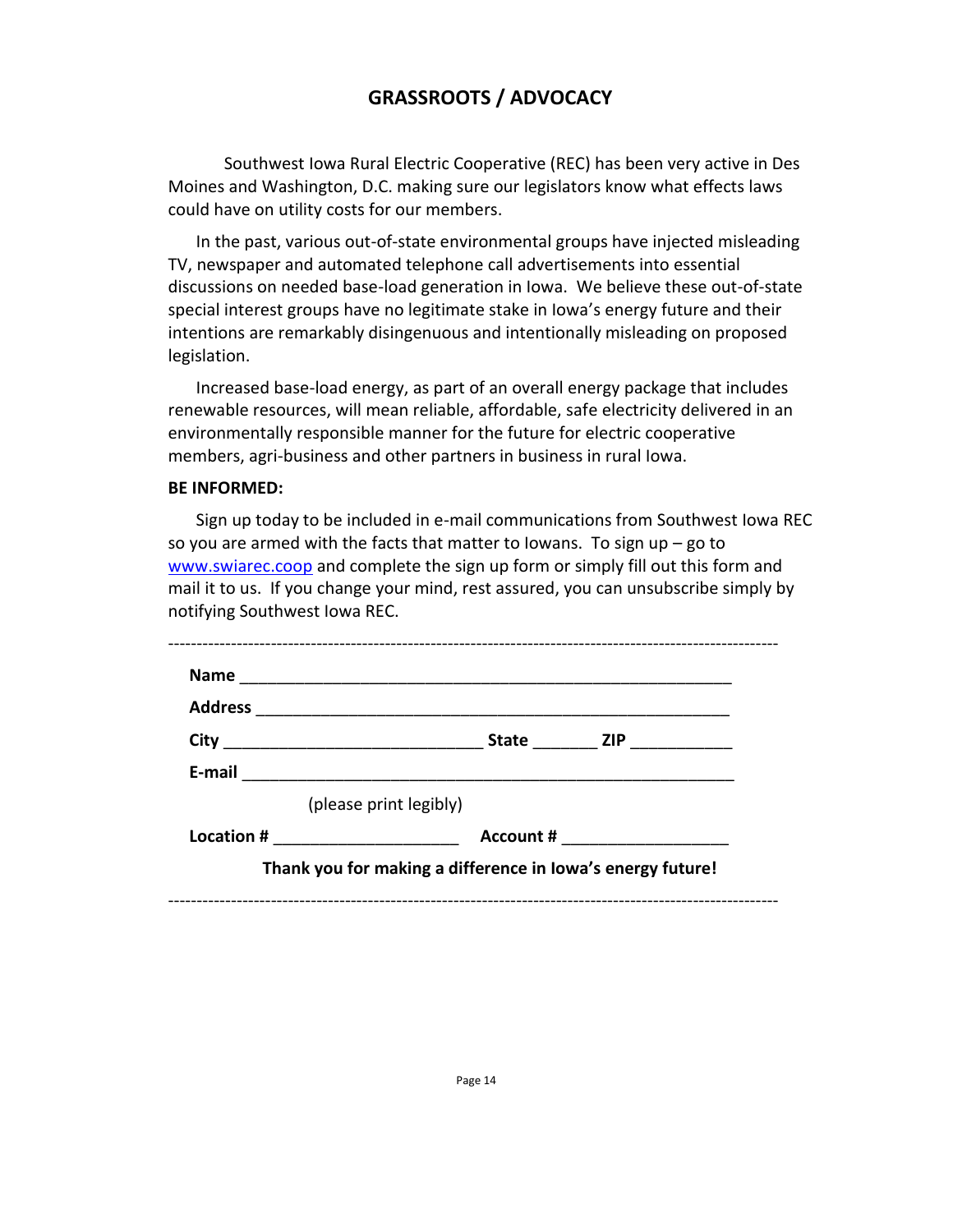# **TOUCHSTONE ENERGY®**

**Touchstone Energy®** is a network of local, member-owned utilities around the country committed to providing superior service at affordable rates to all customers large and small.

Southwest Iowa Rural Electric Cooperative **IS** a **Touchstone Energy®** Cooperative.

#### **TOUCHSTONE ENERGY® CORE VALUES INCLUDE:**

**Integrity**

**Accountability**

**Innovation**

#### **Commitment to Community**

**On the internet – log onto [www.togetherwesave.com](http://www.togetherwesave.com/) to find more ways that Touchstone Energy can help you!**